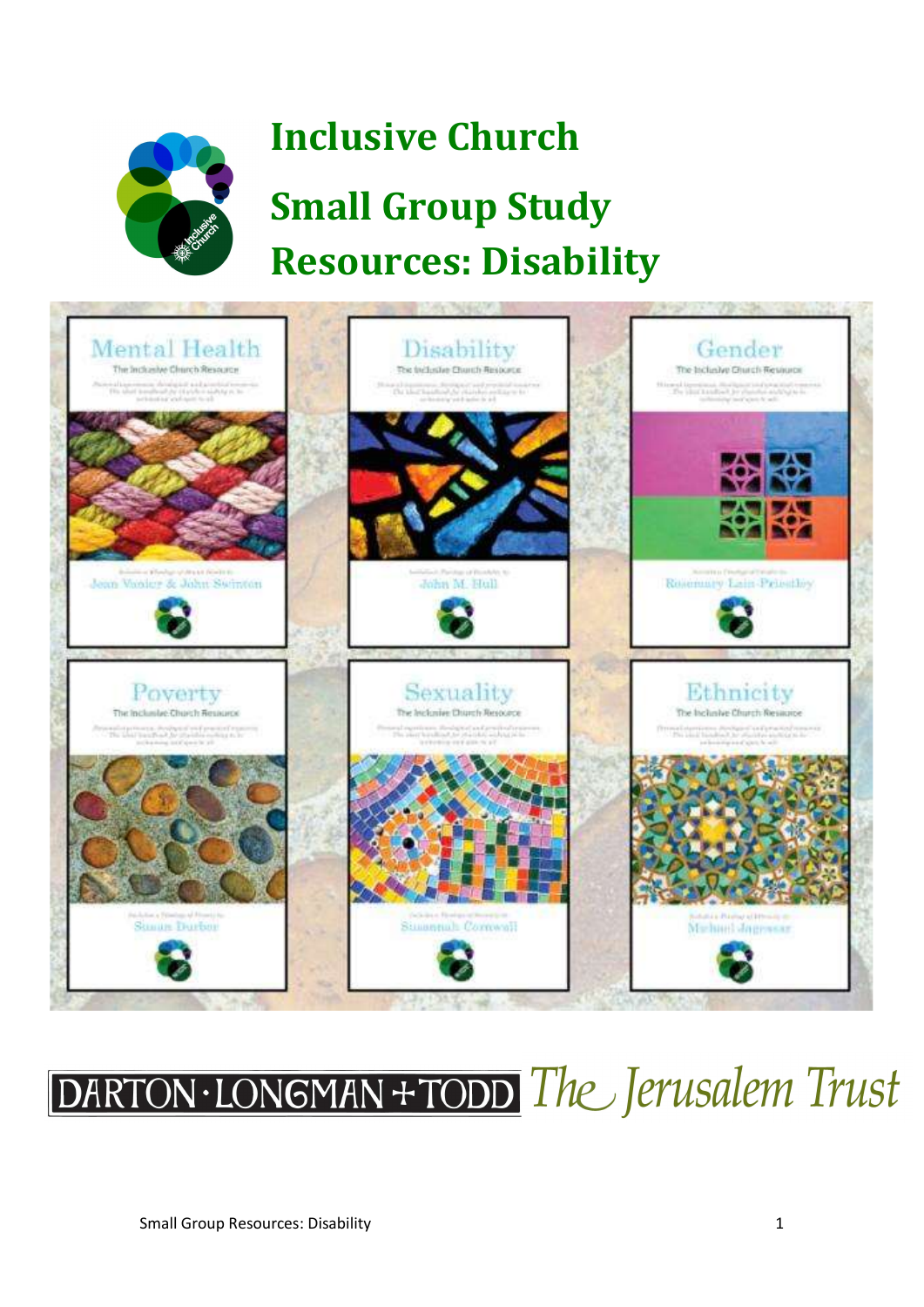### Small Group Study Resources



### Outline & Acknowledgements

### **Outline**

The Inclusive Church Resource series is published by Darton, Longman & Todd. The series comprises 6 titles: Disability, Mental Health, Gender, Poverty, Sexuality and Ethnicity.

Each book contains stories from lived experience, a theological reflection and resources for further information. We recommend that each church/group using these study resources obtains a set of the Resource Books.

These small group study resources provide additional material to supplement the books. They have emerged as a result of churches using the books creatively for small group study. These study resources can be used in any order. Each study guide contains the outline, introduction, protocols, and liturgies, as well as the core study material

### Acknowledgments

Inclusive Church is grateful to the generosity of the Jerusalem Trust for a grant that has enabled these materials to be drawn together. This grant was match-funded by Inclusive Church supporters and members.

Inclusive Church would like to express its gratitude to Darton, Longman & Todd for its continued support of the Inclusive Church Resource Series.

The material has been written and compiled by Jeremy Pemberton.

Jeremy has been a priest of the Church of England for thirty-four years. He has worked in parishes in the North and East of England, as a Mission partner in the Democratic Republic of the Congo and in theological education. Latterly, he has been Senior Chaplain and Bereavement Services Manager for a large NHS Trust in Lincolnshire. He now works as a cathedral lay clerk, a civil celebrant and a consultant specialising in spiritual care and equality and diversity relating to sexuality and religion. He is married to Laurence Cunnington, and they live in Southwell.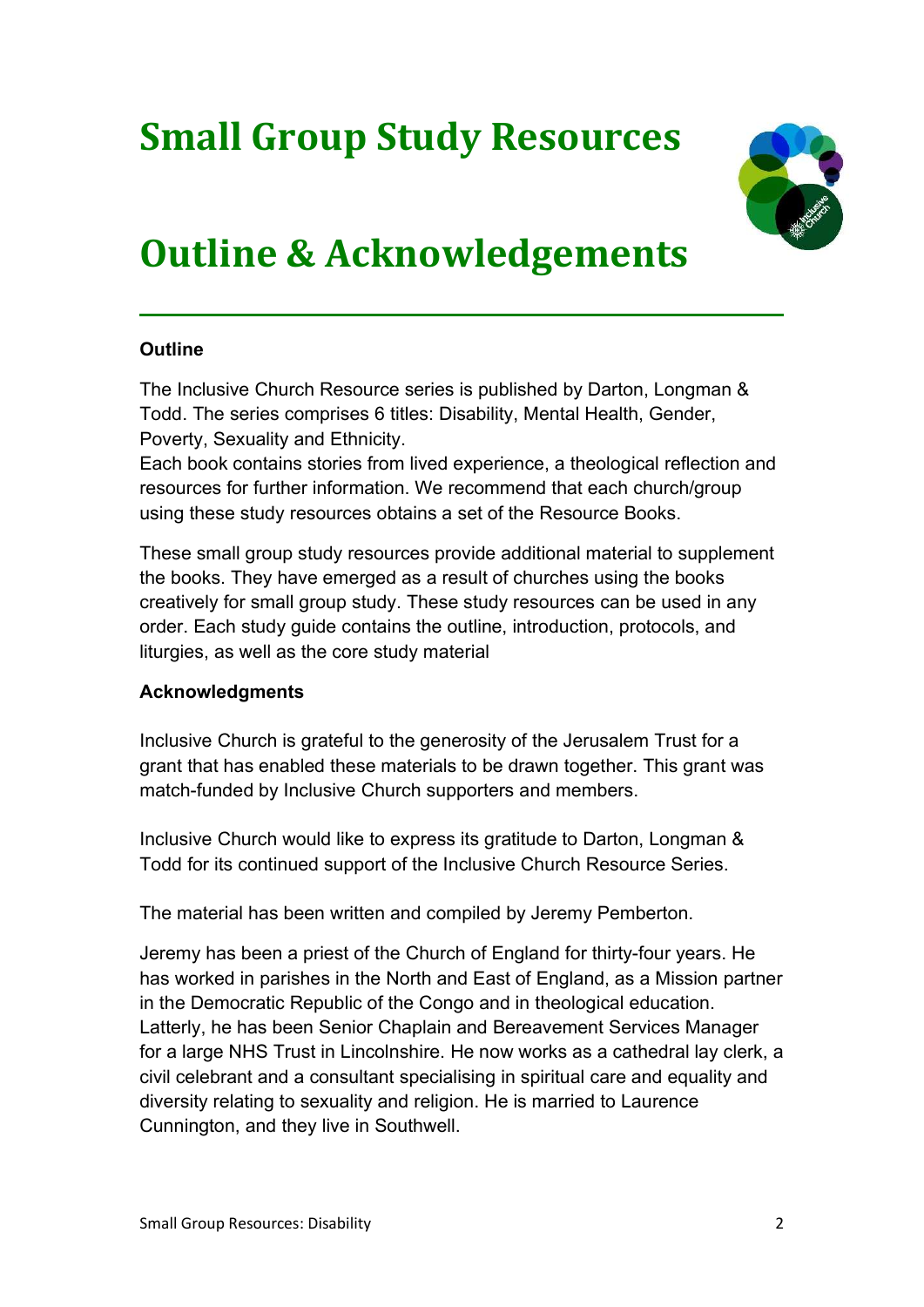# Small Group Study Resources Introduction & Protocols



### Introduction

These study materials are designed for use by a group of up to twelve or so people. If you have more people who want to use them, we recommend that you split into two groups.

Each session is designed to last for an hour and a half - but you can shorten or extend that as you choose.

The sessions have deliberately been designed to be very simple. They do not require extensive preparation by "leaders"; anyone can lead each session. It can be shared by two people if that helps, with different people leading different sections.

### The aim of the material is:

- to provide enough material on each topic to stimulate people's thinking
- to structure the time so that everyone has a chance to speak and express themselves
- to link to Bible material that may be helpful in considering each topic
- to encourage reflection on how the group/church may better include the subject of the study
- to frame the time with prayers that can be led by anyone

### To use these materials with a group you will need:

- A place to meet and enough chairs or cushions for everyone to sit comfortably
- A candle which is lit at the beginning of each meeting and extinguished at the end (this is not essential - if you don't have one it doesn't matter)
- Copies of the opening/closing liturgy for people to share in. In addition to being included in the study material, the liturgies have also been included as separate pages at the end of the study material for ease of printing.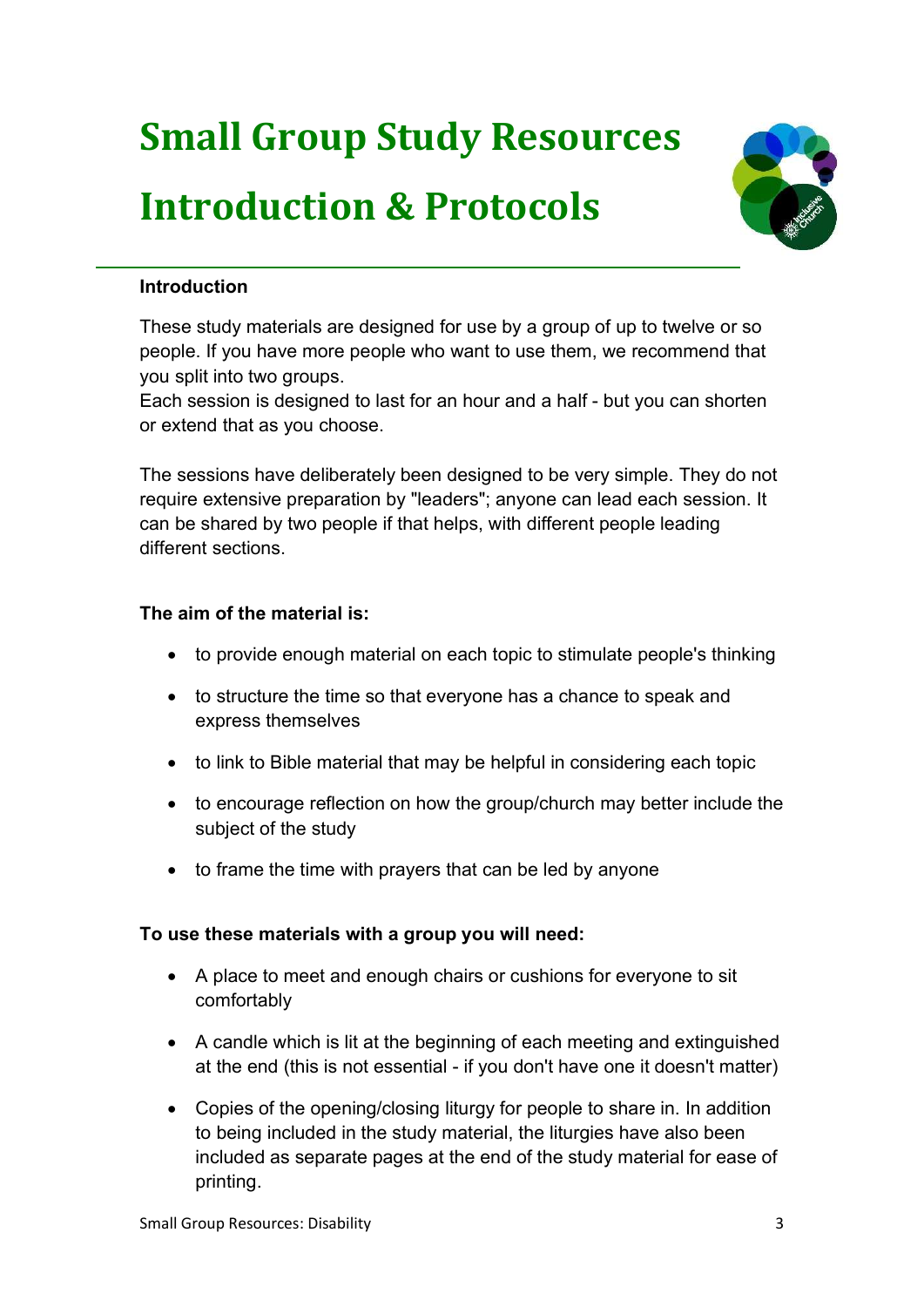- Bibles for everyone (or printed off copies of the Bible resource passages for each session)
- And that is it!

### These are the skills that the person/people leading needs:

- Confidence to be able to draw the group together and help people find their way through the material
- An eye to make sure that everyone has a chance to speak and be heard
- The ability to discourage those who talk too much and encourage those who are reticent
- The ability to keep an eye on the clock and to work out roughly how to move from section to section so that you finish on time

If someone would like to try leading but has not done so before, why not let them try sharing the leadership that week with someone more experienced.

It should be noted that, as with all group work of this kind, there are no right answers. This is not about finding answers, it is about expanding our thinking, and listening for God's voice. We support one another in a group and hope that we can learn to be better disciples together. When we approach sessions prayerfully and thoughtfully, ready to learn, then we find that we are surprised by the new things that we discover working together.

Please remember too, that not everyone may be very comfortable doing lots of reading silently or aloud. You may need to find some people in your group who would be happy to read some of the materials aloud to the group, so that everyone can participate equally having listened to the material under discussion. Be careful of asking someone in front of the group if they would read aloud. Better to ask for volunteers.

Sessions include links to short YouTube videos. These can really make an impact if you have access to a computer and the internet so that you can play them to the group. If you have the capacity to link up to a TV or a larger screen that is very helpful, but even playing them on a laptop is very helpful. But the sessions work without them; they are not essential.

In particular, we hope these sessions can make us long for God's church to become a place of greater awareness and greater action towards including everyone. If they help us notice where people have been invisible, or where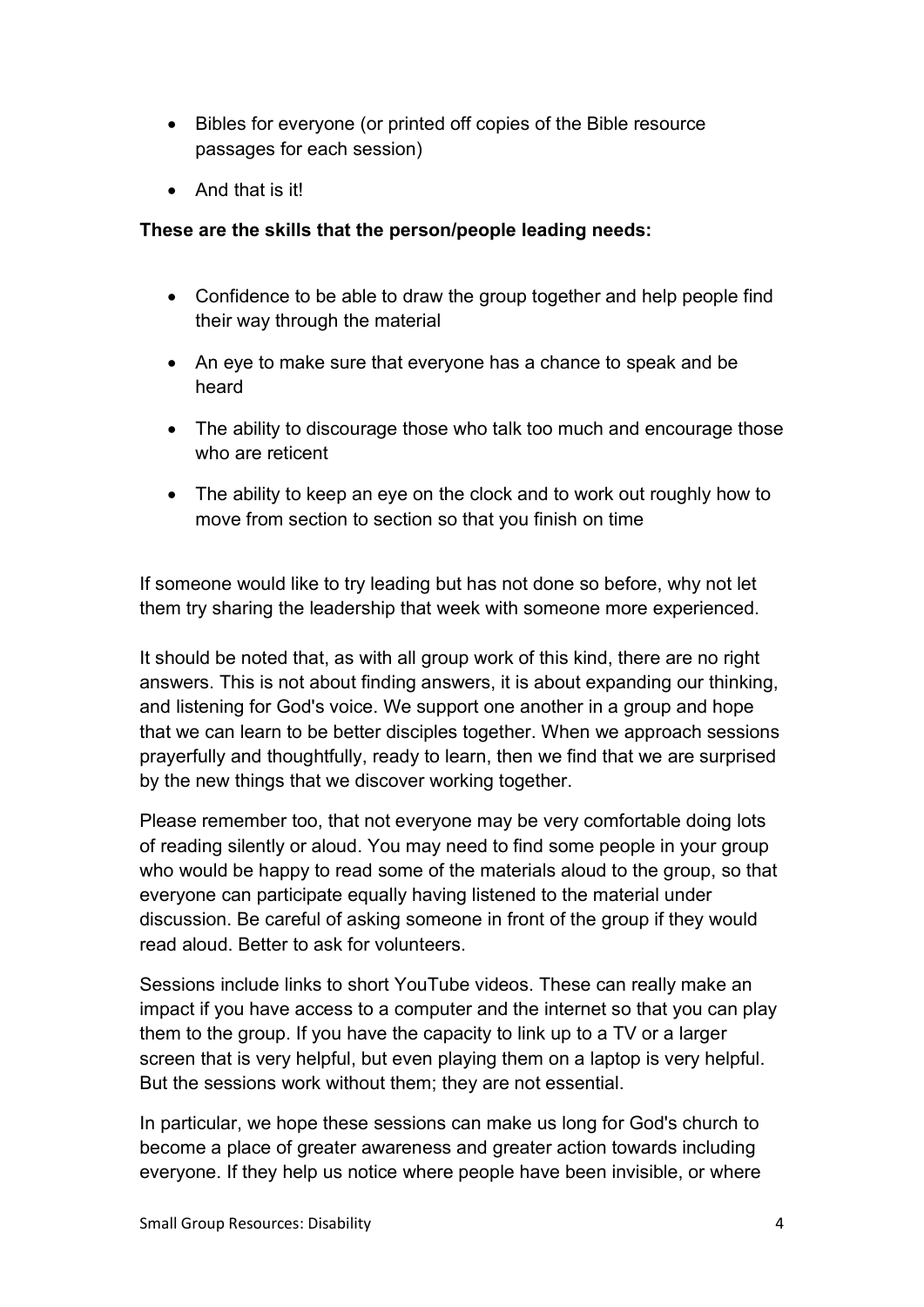their gifts have lain unused because they did not fit a particular mould, or where their needs have been ignored, then they will have fulfilled their purpose.

#### Jeremy Pemberton

### Group Protocols

You will need to agree these at the start of the first session. Some people like to write these up and display them so that they are there for future reference. The best way to get a group to agree to protocols is to ask them to devise them themselves. Here are some suggestions of the kinds of things that you might like to consider including:

- Commitment to meeting groups work best when everyone agrees to come to the sessions
- Commitment to participating groups also work best when everyone there contributes
- Not interrupting or speaking over people it helps everyone participate if their contributions are listened to by all
- No side conversations people agree not to have whispered conversations with their neighbour while others are talking
- Confidentiality what is said in the group stays in the group. We want people to feel safe. Some people will never have disclosed anything personal in a group before; confidentiality helps them feel safe
- Consideration in speaking people who are confident about speaking in groups should not hog the time by talking too much
- Respecting people there may be many different views expressed. It helps our learning if we don't rush to judgement.
- Gentleness in challenge if someone says something we disagree with, then we agree to find a way of expressing that without aggression. "I don't see it quite that way...", "I look at that differently...", "I wonder if you have thought about..." can all be ways to do this
- Keeping to time a group that always overruns can be off-putting for people who have to get home, catch a bus, get to something else etc. Good time-keeping is important in maintaining group loyalty
- Praying for each other a group whose members commit to praying for each other through the week quickly builds a sense of group solidarity and care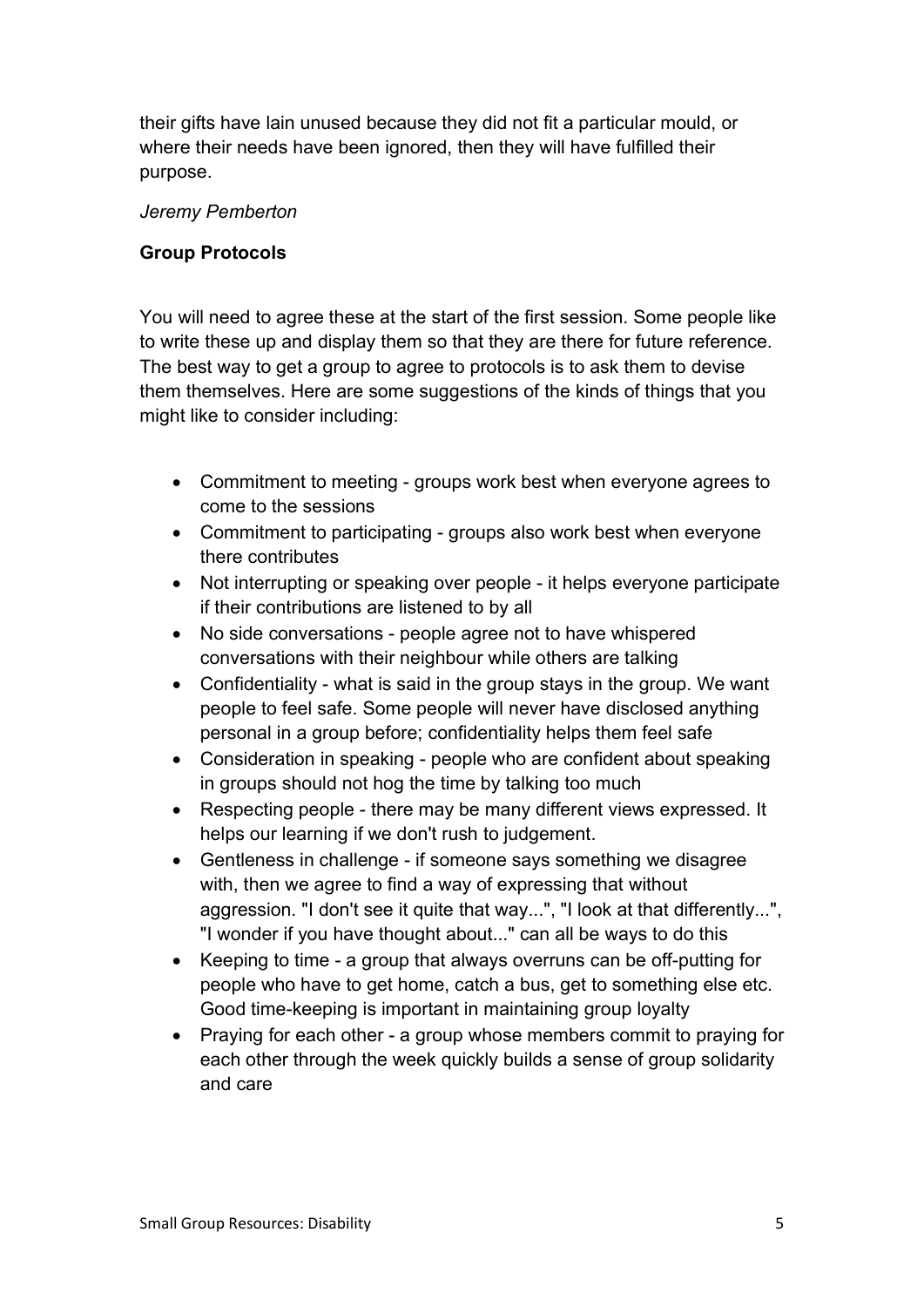## Small Group Study Resources

### **Disability**



### 1. The welcome

Welcome everyone to the venue. If you are offering refreshments, then the beginning of the meeting is a good place to do so. When everyone has settled you can begin. Timings against the different sections are only suggestions.

### 2. The Opening Liturgy (3 minutes)

In addition to being included here, the opening and closing liturgies have been included as separate pages at the end of the study material for ease of printing.

Use the opening liturgy to start your meeting. You will have decided whether or not you wish to light a candle, and if so, have that ready.

[One voice leads the liturgy. The parts in bold are for everyone to say together. Don't be afraid to hold the opening silence for a minute or two.]

A candle is lit.

May the light and peace of Jesus Christ be with you.

May the divine Presence bless you.

We say together:

In silence we come to God. We lay aside the burdens of the day, the demands of others, and our own preoccupations; we ask forgiveness for our sins and omissions; we long for God, and we listen:-

We keep silence

Come to us, liberating Love, forgive us and free us to hear your life-giving voice.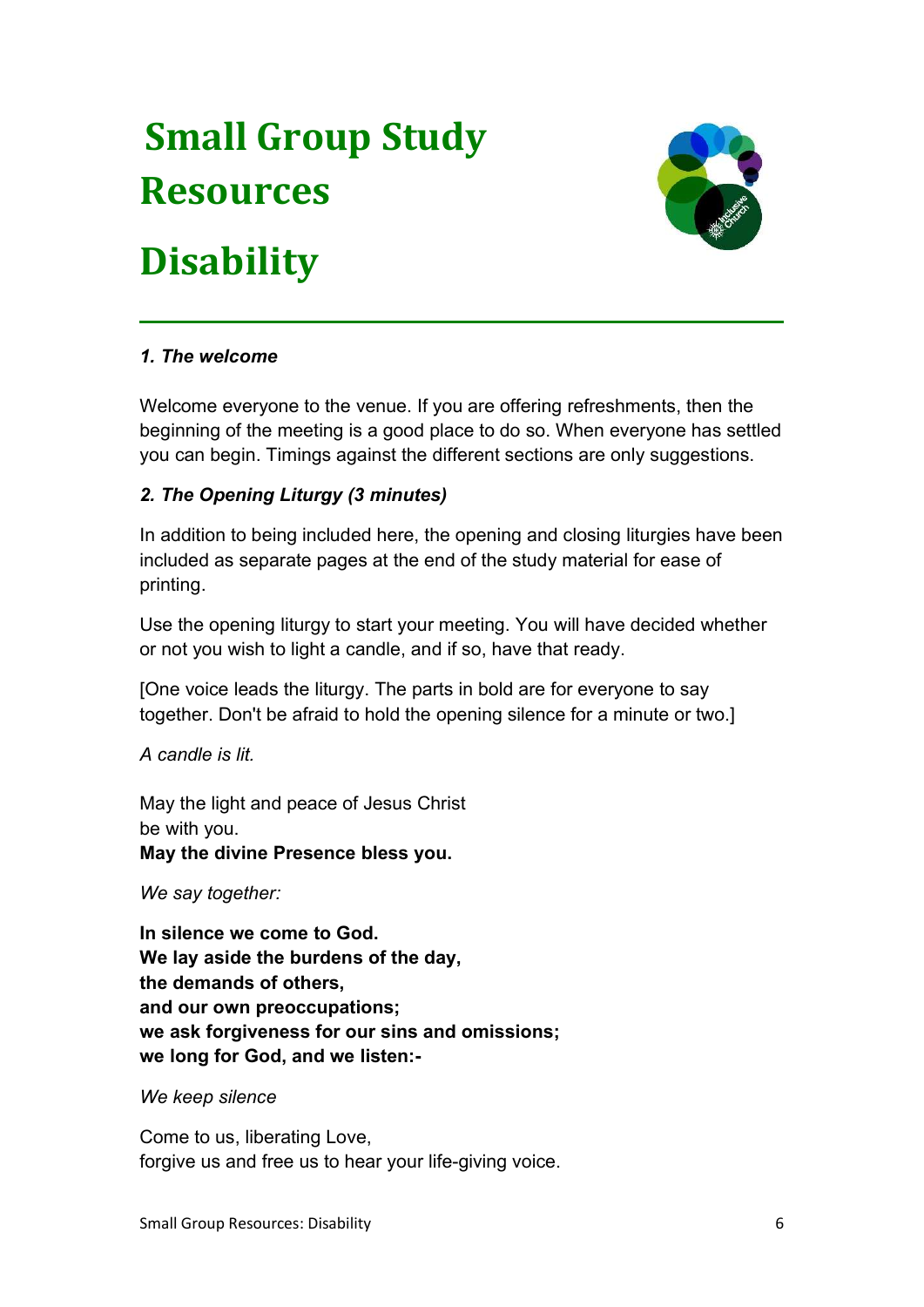Send your Spirit to lead us into all truth, for the sake of your wonderful name. Amen.

(We say together a version of the Lord's Prayer)

Our Father in heaven, hallowed be your name. Your Kingdom come, your will be done, on earth as in heaven. Give us today our daily bread. Forgive us our sins, as we forgive those who sin against us. Lead us not into temptation, but deliver us from evil. For the kingdom, the power and the glory are yours. Now and for ever. Amen.

Our Father who art in heaven, hallowed be thy name. Thy kingdom come. Thy will be done on earth as it is in heaven. Give us this day our daily bread, and forgive us our trespasses, as we forgive those who trespass against us, and lead us not into temptation, but deliver us from evil. For thine is the kingdom, the power, and the glory, for ever and ever. Amen.

The Lord be with you. And also with you.

### 3. What is a disability? (10 minutes)

What do you see as disability? Perhaps our definitions and understanding of disability need to broaden.

Sometimes life is harder for disabled people because or partly because the society we live in is not set up for disabled people. Some would say that this is an example of how society disables people, as well as or rather than the condition. Understanding disability this way round is called the 'social model of disability'. Under UK law, a disability is anything which affects your life adversely and long-term. Under the government's definition, disability does not only include physical conditions like cerebral palsy or spina bifida, or learning disabilities like Down's Syndrome, but also includes neurodivergent conditions like ADHD and autism, and also pain conditions like chronic migraine and long-term mental health conditions like recurrent depression and bipolar disorder.

Are you surprised by these definitions?

### 4. The experience of disability (30 minutes)

If you are able, look at: https://www.youtube.com/watch?v=CL8GMxRW\_5Y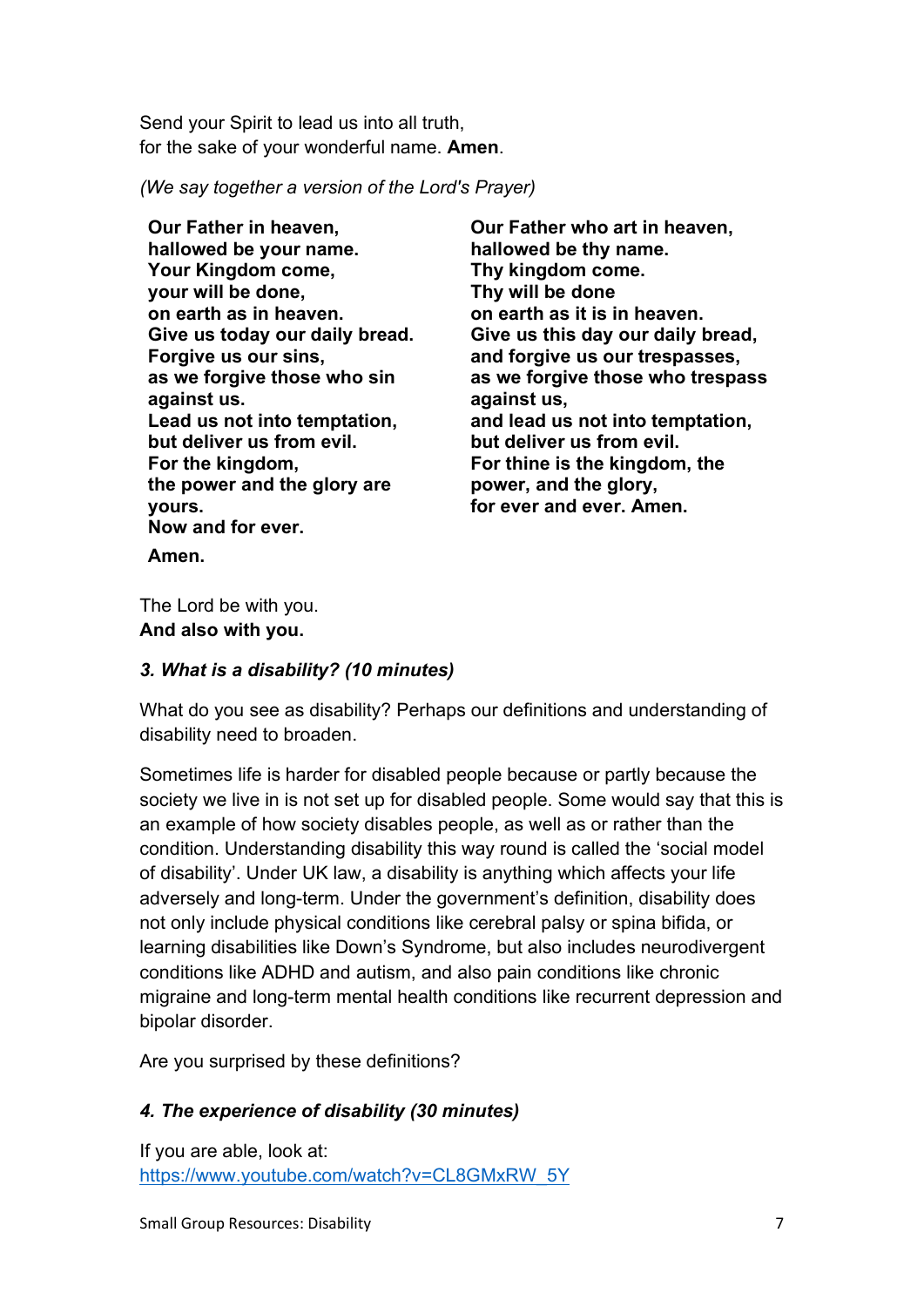This short film, "Talk to Me" is about Phoebe, an 11 year girl, and has been made to increase awareness of physical disability.

These short extracts from the Inclusive Church Resource give a flavour of how three different people experience their own disability in society and/or church. Read them aloud and then consider the questions below.

Susan is an American in London who lives with epilepsy.

"My biggest problem with epilepsy is other people. I don't lose consciousness. I don't need medical attention when having a seizure. My arms jerk and my head jerks and my voice gets louder and sometimes I bark like a seal. I look weird.

People seem to think I can control what is happening to me. They often shout in my face or make fun of me. I've been dragged out of a building and thrown onto the street by the security guard to whom I went for help in finding a quiet place to sit. I didn't fit the only type of seizure he knew about. My seizures make other people uncomfortable. The type of seizures I have are triggered by particular sounds."

Susan helped as a volunteer in a large organisation. She was no cook, but put cheese on crackers for the food at an annual festival. When her seizures started she was told the next year that it might be best if she did not come to the festival lest the music trigger a seizure.

"My ability to put cheese on a cracker in a kitchen full of laughter was not affected by the onset of epilepsy. But this is how we are marginalised - one cracker at a time."

**Fiona** was affected by viral illness and now struggles with a variety of symptoms. She is a wheelchair user:

"My illness affects the physical and the cognitive and the sensory, gives me pain and spasms and fatigue and problems with mobility. It changes all the time, which is why no one really understands or keeps up with it - not my family nor my friends nor my doctor nor indeed myself - and that is hugely disabling in itself...I still struggle with the language of disability so I'm not surprised that others do too."

"Nowadays I am more comfortable with broken people, with those whose minds or bodies have been disrupted, distorted; who no longer see themselves as in charge or invulnerable. Invulnerable people are foreign to me, exhausting to be around because my attention slides off their smooth surfaces and has nowhere to rest. But broken people can be jagged yet have a gentle core of compassion, we hare an unspoken recognition of our shared otherness. The light shines through the broken places in the most amazing ways."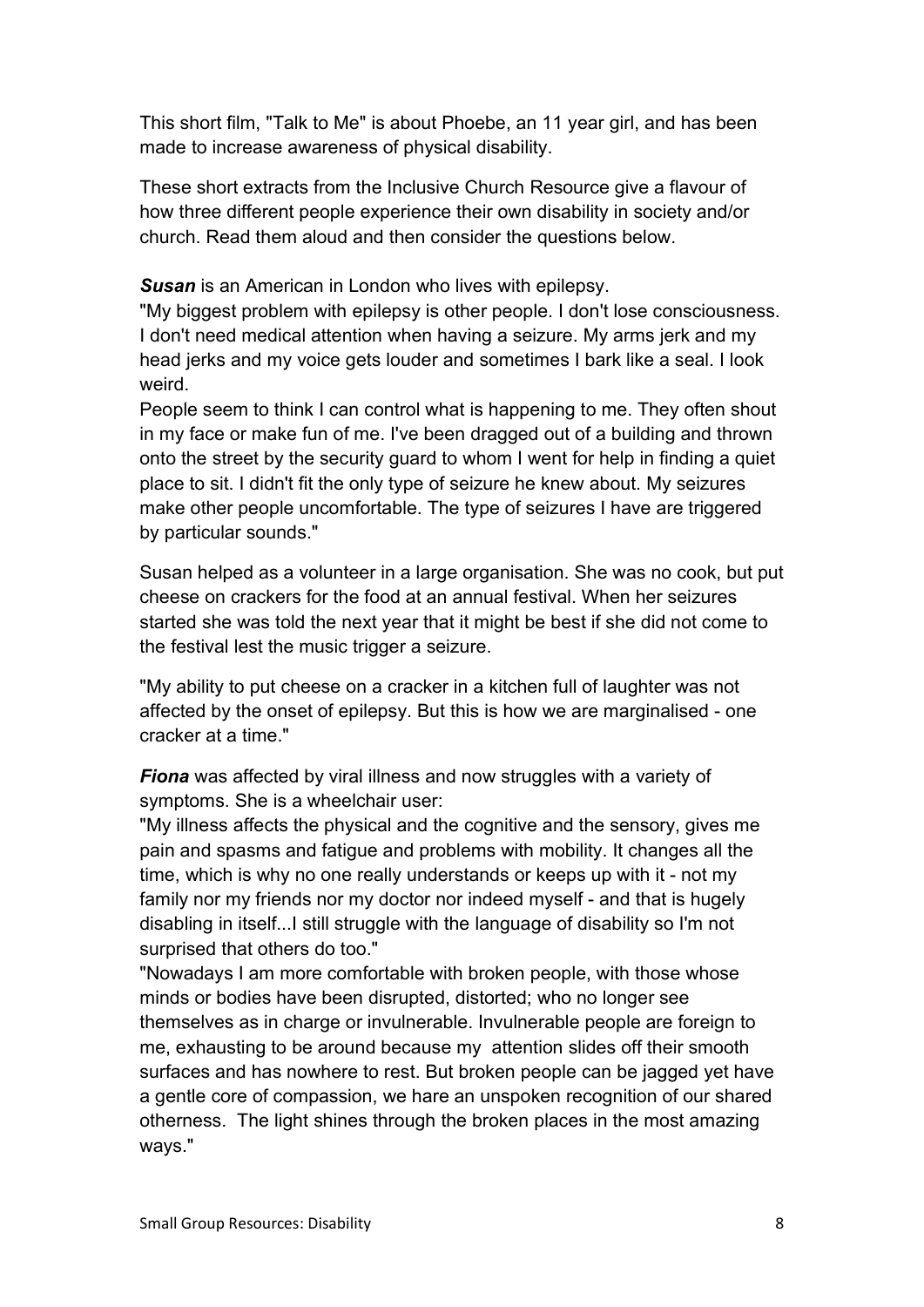**Ben** has dyspraxia and autism. He an ordained minister in the Church of England

"Dyspraxia affects the way that your brain and body talk to each other, the normal connections are distorted. I lack proprioception, the sense of where different parts of my body are in relation to each other, making me clumsy and uncoordinated. My other senses are affected...particularly my sense of hearing...in crowded or noisy environments I struggle to pick out a particular 'thread' of speech or noise. Dyspraxia affects the way that memories are formed.

I am at the milder end of the (autism) spectrum. But combined with...my dyspraxia...I find it difficult to communicate with people face to face. My autistic tendencies mean that I can easily suffer from 'sensory overload' is exposed to too many sensory elements all at once. I am often brutally and inappropriately honest. I get impatient and frustrated with people...

I have strong coping strategies in place to keep the effects of my disabilities to a minimum: I practice facial expressions...I practice my tone of voice....I read books on body language; I use relaxation strategies to reduce my anxiety and frustration...and I try really hard not to be too honest or talk too much about the things that excite me.

I grew up in a Christian family...I have a Christian wife, I take my two young children to church every Sunday, I am training to be a vicar myself, but I still feel uncomfortable attending church as a dyspraxic, autistic Christian."

How do you respond to these voices and stories? Note together your reactions; where you are touched, where you find their testimony challenging or where it makes you uncomfortable. Talk together about what you notice. What are they trying to tell us? What are the things that we could do that would make a difference?

### 5. Theology and disability (35 minutes)

Professor John Hull, who died in 2015, wrote extensively about theology and disability, in particular his own experience of blindness. In the Disability book in the Inclusive Church Series he has this to say about the changes in attitudes to disabled people:

"In general, the terminology has become more tolerant and accepting. People who could not walk used to be called cripples; today it has become more usual to describe such folk as being physically disabled. People who today would be called severely intellectually disabled used to be described as being feeble-minded, retarded, morons, imbeciles or idiots. Interesting distinctions can be made between the words 'impairment', disability' and 'handicap'. Impairment is often regarded as a neutral expression, simply indicating that some aspect of a person's mental or physical life is not functioning well."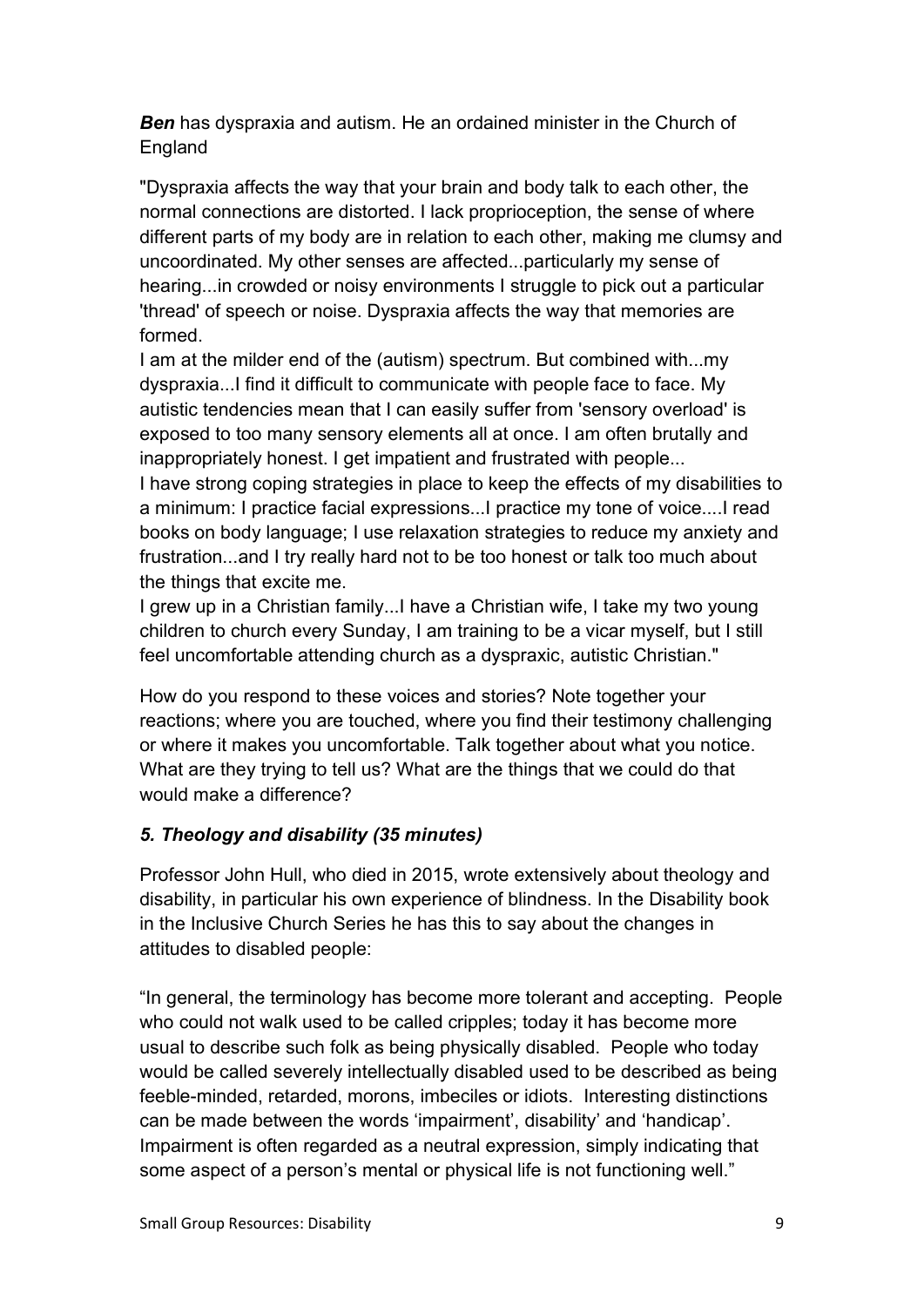Hull sees disability theology as a genre of theological thinking like black theology or feminist theology, a theology from the margins. "It seeks to champion the needs of disabled people, and to expose the ways in which the Christian faith itself or the Bible may create negative attitudes towards disabled people".

Think about light and darkness in the Bible. How does this contrast usually work? God is more usually considered to be the God of Light, with darkness inferring evil. (John 1:4-5; John 3:19)

What about blindness? This is often a metaphor for sinfulness. But see John 9 and the story of the man born blind.

However, there are also positive references to not being able to see 2 Corinthians 5:7 '... for we walk by faith, not by sight' and 2 Chronicles 6:1 'The Lord has said that he would reside in thick darkness.'

Are there other ways that the Bible can support us in developing a theology of disability that includes rather than excludes?

Hull also says, "…thoughts about God lead us on to consider the creation, avoiding an overemphasis on perfection other than in a context of diversity while the pressure to be normal can make us shrink from making friends with those who seem to us to be abnormal. And describes Jesus as 'the disabled God', (Nancy Eiesland, 1994) whose scars and wounds after his resurrection alleviate the idea of an almost inhuman perfection."

How do we think of God? Is the perfection of the Divine altered at all by the wounded Jesus, whose body still bears scars even after the Resurrection? Do we feel under pressure to be normal, in whatever form that takes?

John Hull states, "There is not so much a question of including disabled people in the church; it is rather a matter of the normal church learning how to welcome those who appear to be different…" and "The church will become more truly a symbol of the Kingdom of God when it becomes more faithfully a community of inclusive love."

How can we slow down enough to listen to what people who are different are saying to us?

What do we need to be attending to if we are to be an inclusive church for people with disabilities of various kinds?

### 6. Silence and the Closing Liturgy (7 minutes)

Draw your discussions to a close and allow yourselves to fall silent for several minutes. Ask God to speak to you through what you have heard.

Then use the closing liturgy to end your meeting.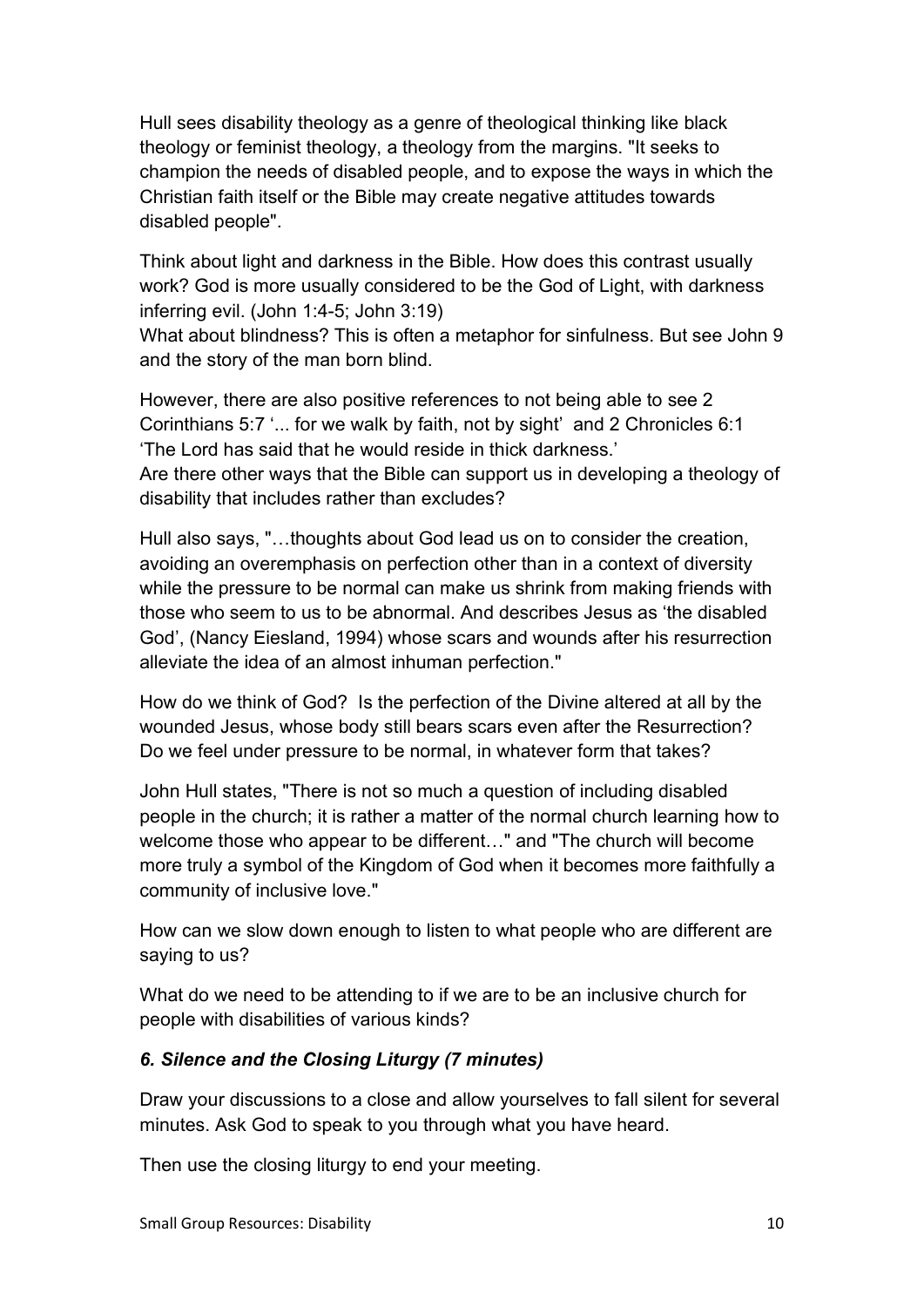### Closing Liturgy

We bring before God all we have heard, Our thinking and speaking, Those about whom we have talked, The things that have challenged us, And the ways in which we have heard the still small voice of the Divine:

### (short pause for silent reflection)

Grant us, loving Father, grace to entrust to you all that we have done. Send your Spirit to stir up in us a passion for justice a longing for equity and a determination to include all. For the sake of Jesus our Saviour. Amen.

God our Lover, Whose son Jesus Christ wept at the brokenness of the world;

Look with compassion on our frailties, open our hearts and hands to one another, our ears to listen and our eyes to see.

Give us grace to learn what it is to honour the dignity of all, and to be blessed by the ministry of those the world overlooks;

in the name of the ever-wounded risen Saviour. Amen.

 After this the candle is extinguished. Then the meeting may close with one or other of these prayers

| The grace of our Lord Jesus<br>Christ, | In our hearts and homes the love of<br>God,     |
|----------------------------------------|-------------------------------------------------|
| and the love of God,                   | in our coming and going the                     |
| and the fellowship of the Holy         | peace of God,                                   |
| <b>Spirit</b>                          | in our life and believing the strength          |
| be with us all, evermore. Amen.        | of God,                                         |
|                                        | at our end and beginning the<br>welcome of God. |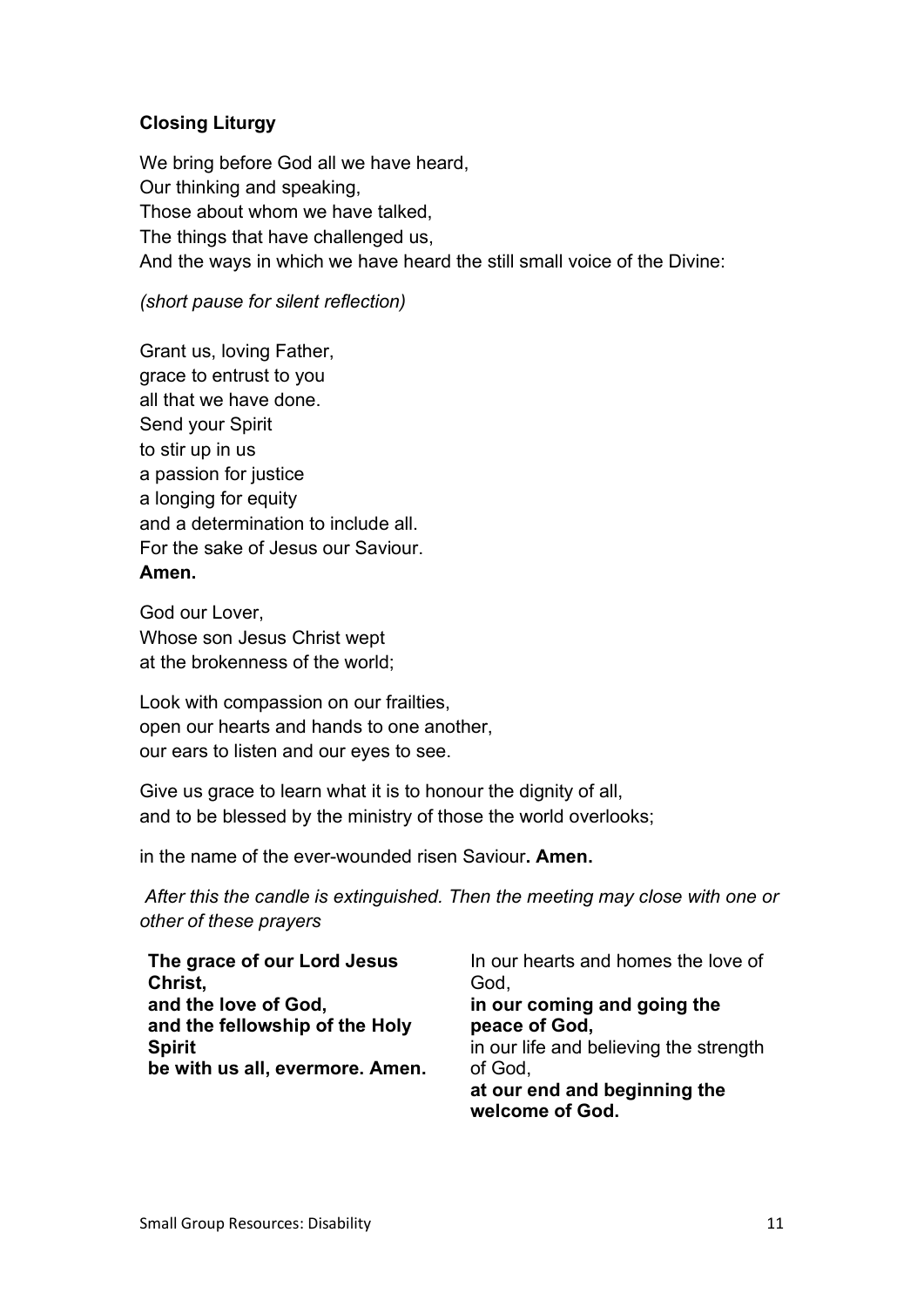# Small Group Study Resources Opening and Closing Liturgy



### The Opening Liturgy

 [One voice leads the liturgy. The parts in bold are for everyone to say together. Don't be afraid to hold the opening silence for a minute or two.]

A candle is lit.

May the light and peace of Jesus Christ be with you. May the divine Presence bless you.

We say together:

In silence we come to God. We lay aside the burdens of the day, the demands of others, and our own preoccupations; we ask forgiveness for our sins and omissions; we long for God, and we listen:-

We keep silence

Come to us, liberating Love, forgive us and free us to hear your life-giving voice. Send your Spirit to lead us into all truth, for the sake of your wonderful name. Amen.

(We say together a version of the Lord's Prayer)

Our Father in heaven, hallowed be your name. Your Kingdom come, your will be done, on earth as in heaven. Give us today our daily bread. Forgive us our sins, as we forgive those who sin against us. Lead us not into temptation, but deliver us from evil.

Our Father who art in heaven, hallowed be thy name. Thy kingdom come. Thy will be done on earth as it is in heaven. Give us this day our daily bread, and forgive us our trespasses, as we forgive those who trespass against us, and lead us not into temptation, but deliver us from evil.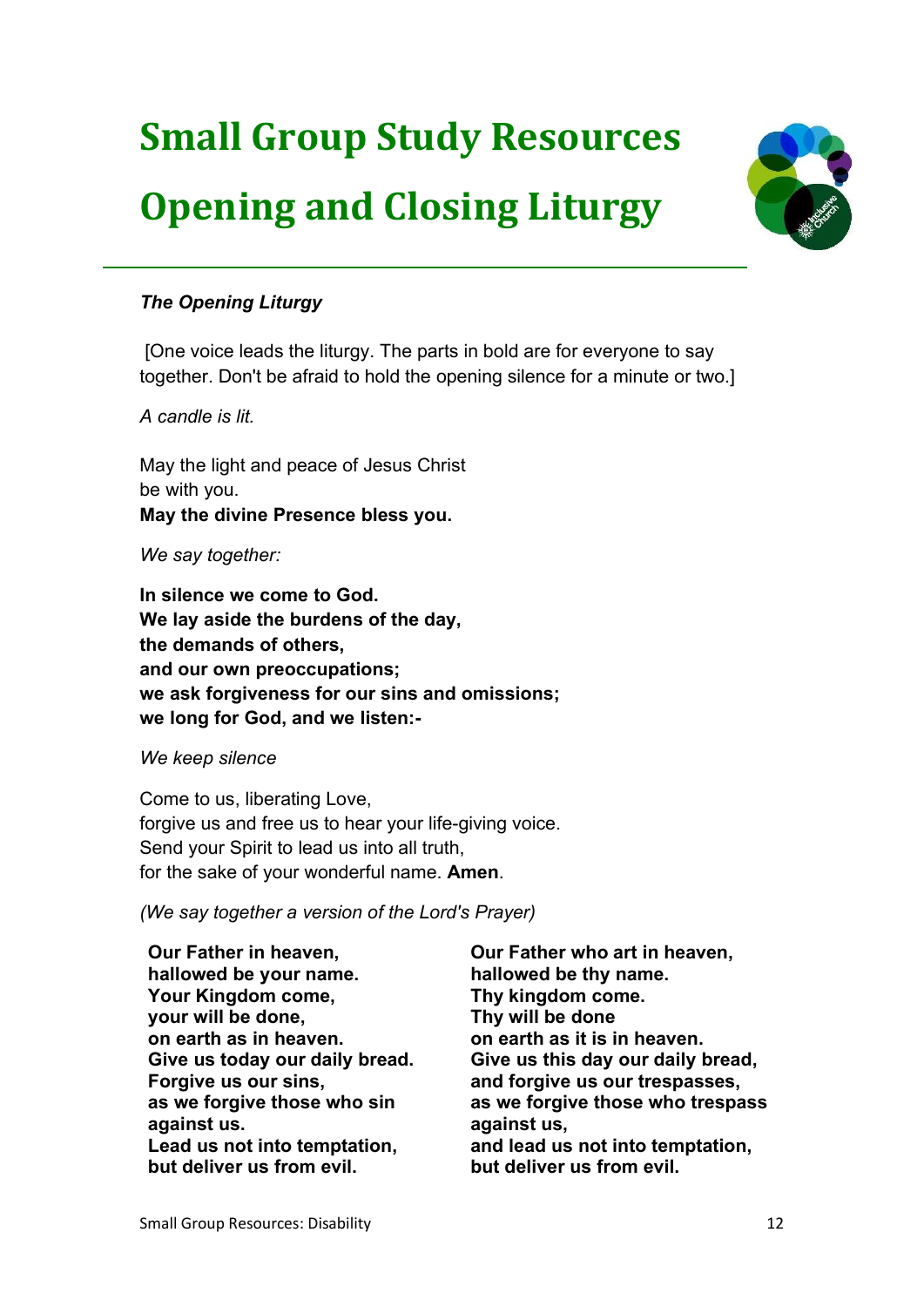For the kingdom, the power and the glory are yours. Now and for ever. Amen.

For thine is the kingdom, the power, and the glory, for ever and ever. Amen.

The Lord be with you. And also with you.

### Closing Liturgy

We bring before God all we have heard, Our thinking and speaking, Those about whom we have talked, The things that have challenged us, And the ways in which we have heard the still small voice of the Divine:

(short pause for silent reflection)

Grant us, loving Father, grace to entrust to you all that we have done. Send your Spirit to stir up in us a passion for justice a longing for equity and a determination to include all. For the sake of Jesus our Saviour. Amen.

God our Lover, Whose son Jesus Christ wept at the brokenness of the world;

Look with compassion on our frailties, open our hearts and hands to one another, our ears to listen and our eyes to see.

Give us grace to learn what it is to honour the dignity of all. and to be blessed by the ministry of those the world overlooks;

in the name of the ever-wounded risen Saviour. Amen.

 After this the candle is extinguished. Then the meeting may close with one or other of these prayers